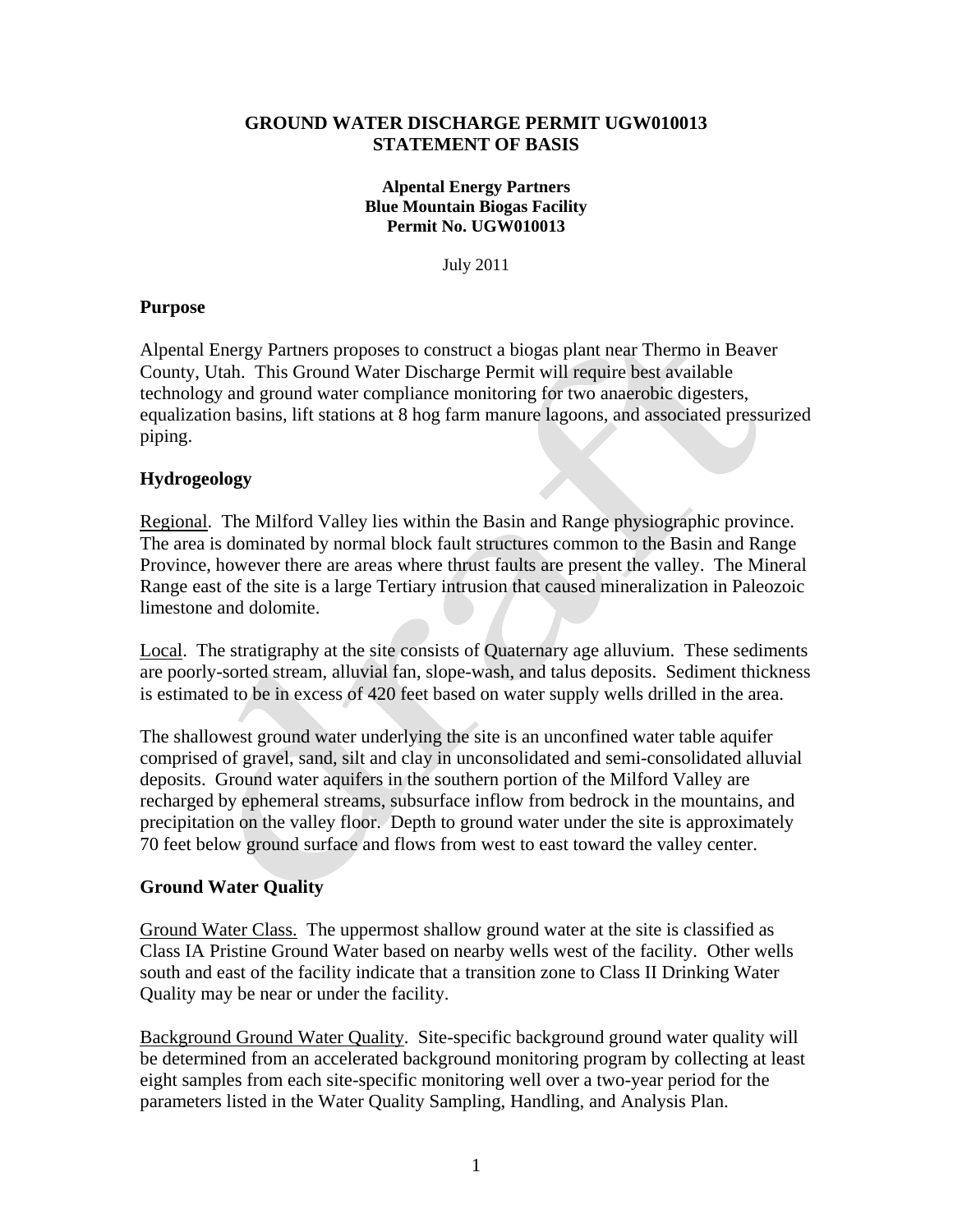The Permittee will submit an Accelerated Background Monitoring Report in accordance with the requirements in Part I.G.2 of this permit. This report will include the following statistical calculations in spreadsheet form for each parameter in each monitoring well using the accelerated background monitoring data:

- Mean concentration:
- Standard deviation:
- Mean concentration plus two standard deviations;
- Mean concentration times 1.25; and
- 0.25 times the Ground Water Quality Standard.

After a technical review and approval of the Accelerated Background Monitoring Report, the Executive Secretary will reopen the permit to set well-specific ground water protection levels for each parameter and compliance monitoring well according to UAC R317-6-4.

#### **Interim Ground Water Protection Levels**

Site-specific Ground Water Protection Levels will be established after the completion of the accelerated background monitoring program described in Part I.G.2 of this permit. In the meantime, the interim protection levels in Table 1 below will be used.

| Parameter                     | Interim Protection Level (mg/l) |
|-------------------------------|---------------------------------|
| <b>Total Dissolved Solids</b> | $500^{(a)}$                     |
| Chloride                      |                                 |
| Sulfate                       | $62.5^{(b)}$                    |
| Bicarbonate                   | $226^{(c)}$                     |
| Nitrate + Nitrite as $N$      | $2.5^{(d)}$                     |
| Ammonia as N                  | $7.5^{(e)}$                     |
| <b>Bromide</b>                |                                 |

**Table 1: Interim Ground Water Protection Levels** 

(a) Equals the upper limit of Class IA Pristine Ground Water.

- (b) Equals 0.25 times EPA Secondary Drinking Water Standard.
- (c) Based on water quality data of a nearby upgradient monitoring well.
- (d) Equals 0.25 times the Utah Ground Water Quality Standard.
- (e) Equals 0.25 times the EPA Lifetime Health Advisory.

#### **Ground Water Compliance Monitoring**

After Ground Water Protection Levels have been established for site-specific wells from the accelerated background monitoring program, the Permittee will conduct semi-annual ground water compliance described below.

1) Depth to ground water will be measured to the nearest 0.01 foot below the top of the well casing before collecting any samples from the monitoring wells.